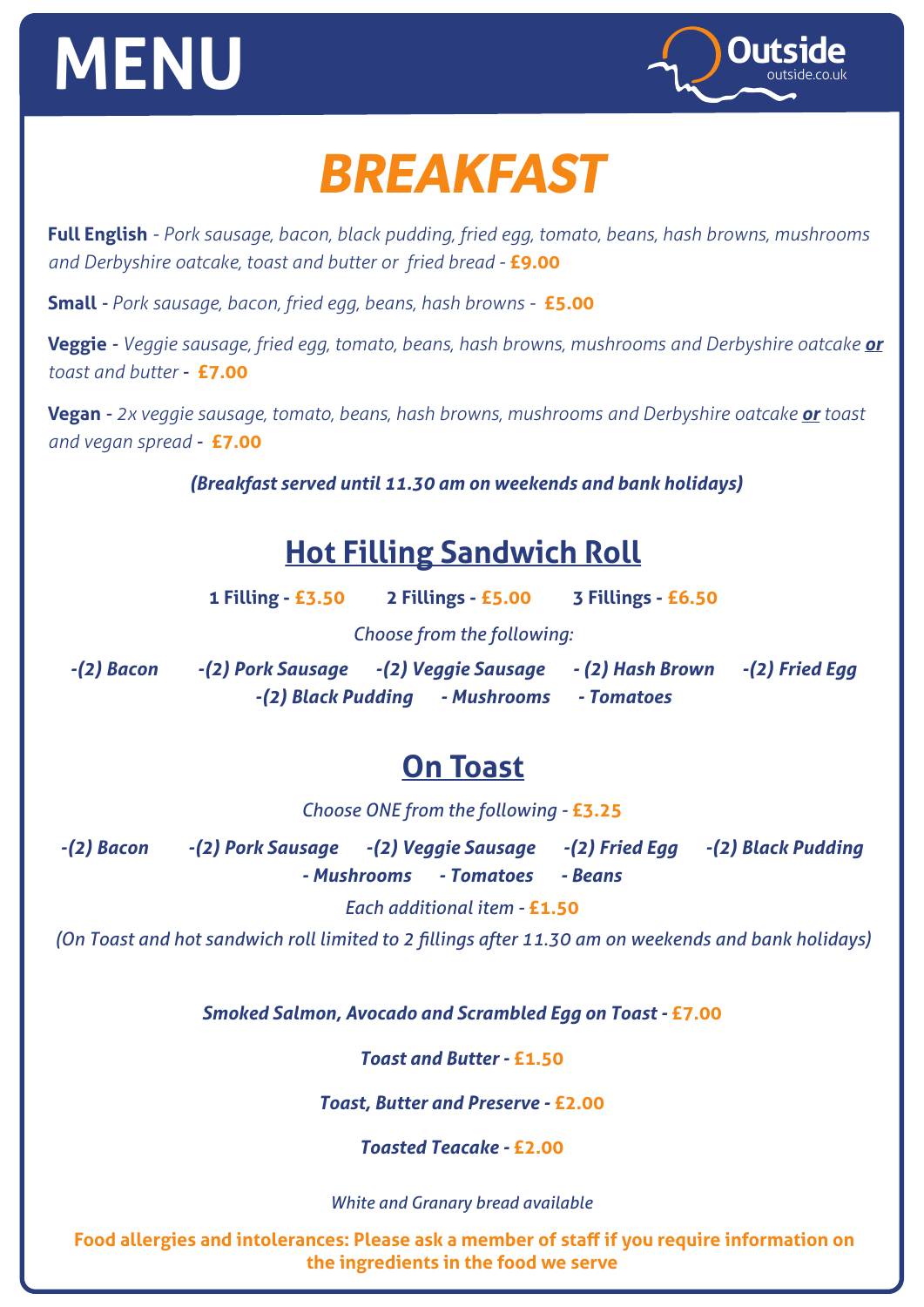

## **MAIN MEALS**

**Wholetail Scampi served with Chips, Mixed Leaf Salad and Coleslaw** *-* **£7.95**

**Fish Finger Sandwich on Sliced Bloomer, served with Mixed Leaf Salad and Coleslaw** *-* **£5.95**

**Falafel Burger, served with Chips, Mixed Leaf Salad and Coleslaw** *-* **£7.50**

**Battered Chicked Fillet Burger, served with Chips, Mixed Leaf Salad and Coleslaw** *-* **£8.50**

**Homemade Beef Chilli £7.95 or Veg Chilli £7.50 with Rice or Chips, served with Mixed Leaf Salad and Coleslaw**

**Derbyshire Oatcake served with Mixed Leaf Salad and Coleslaw - £6.95** 

*Choose from the following fillings:*

*- Cheddar & Ham - Cheddar & Bacon - Cheddar & Onion - Cheddar & Tomato - Brie & Mushroom - Brie & Tomato - Pesto & Mozarella - Mozarella & Tomato*

#### **Panini - £4.00**

*Served with Mixed Leaf Salad and Coleslaw - £1.50 or chips - £2.25*

*- Cheddar & Ham - Cheddar & Tuna - Cheddar & Onion Chutney - Cheddar & Tomato - Cheddar & Mushroom - Brie, Bacon & Cranberry - Brie & Mushrooms - Brie & Cranberry - Sausage, Cheddar & Onion Chutney - Brie and Onion Chutney - Pesto and Mozzarella - Beef, Pesto and Mozzarella - Ham, Pesto and Mozzarella - Tuna, Pesto and Mozzarella - Beef, Tomato and Mozzarella - Veg Sausage, Cheddar and Chutney - Tuna, Cheddar and Red Onion*

#### **Chips 'n Bits - £3.75**

*-(2) Bacon -(2) Pork Sausage -(2) Black Pudding -(2) Ham -(2) Veggie Sausage -(2) Fried Egg* 

*Each additional item -* **£1.50**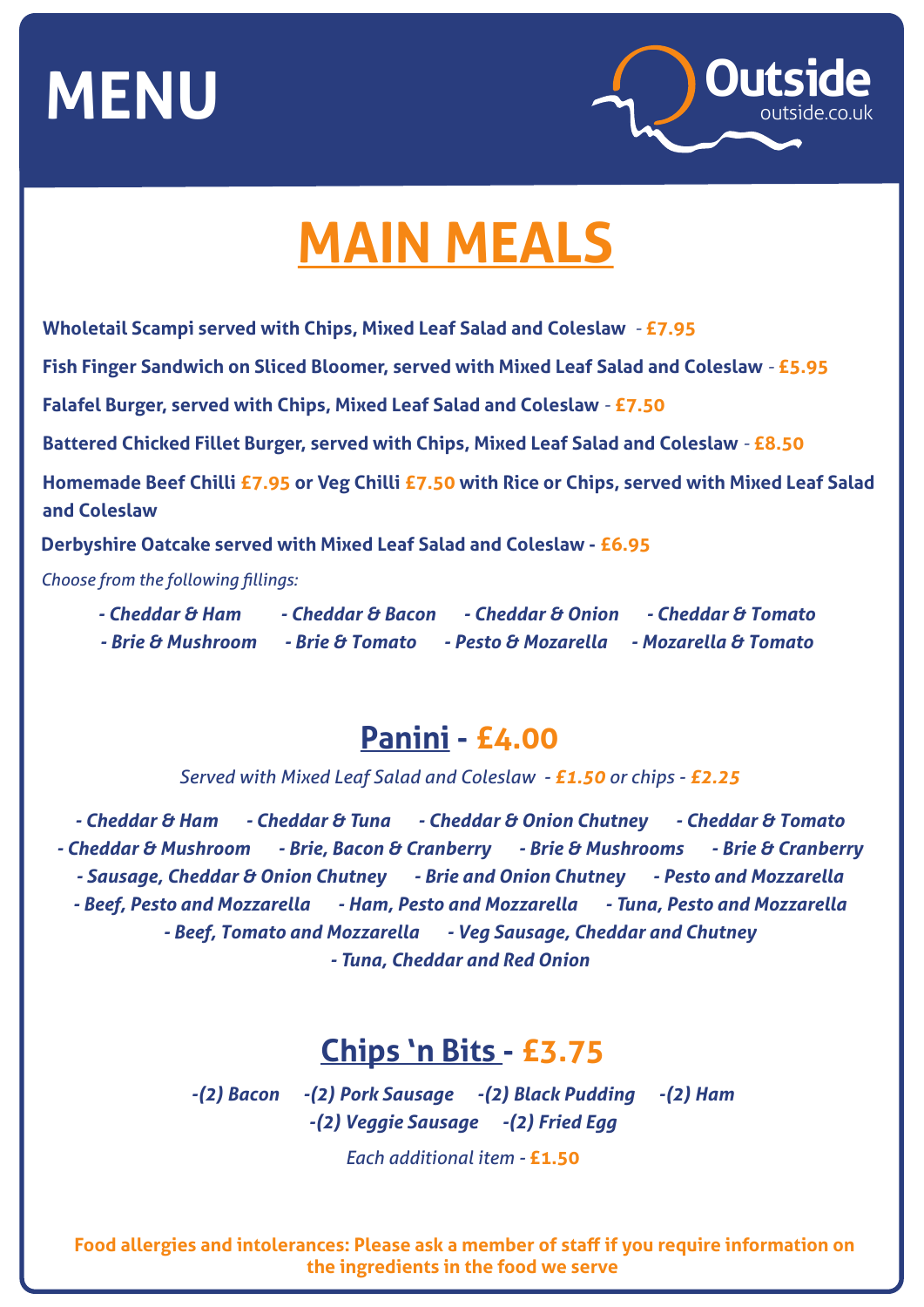

## **LIGHT BITES**

**Please ask a member of staff for our selection of scones, homemade cakes and traybakes**

### **Homemade Soup of the Day - £3.50**

*Served with either a white or granary roll - £5.00, chips - £5.75 or both - £7.25*

#### **Freshly Made Sandwich Roll**

**-B.L.T. - £4.25** 

*Fillings below are served with a white or granary roll with mixed leaf salad and coleslaw on the side - £2.25* 

**-Baked Ham & Cheddar -Roast Beef & Horseradish -Smoked Salmon & Cream Cheese** *-Tuna Mayo -Prawn Mayo -Cucumber & Cream Cheese -Bacon & Cream Cheese*

#### **Freshly Made Sandwich Roll**

*Served with butter, Mixed Leaf Salad and Coleslaw on the side - £4.25 Add from the following fillings - £1.50 each:*

> *-Beans -Cheese -Beef Chilli -Tuna Mayo -Prawn Mayo -Veggie Chilli*

### **Chips**

*-Bowl of Chips -* **£2.25** *-Chips to Share -* **£4.25** *-Chip Butty -* **£3.75** *-Chips & Beans -* **£3.75** *-Chips & Cheese -* **£3.75** *-Chips & Gravy -* **£3.75**

**Please ask a member of staff for our selection of drinks**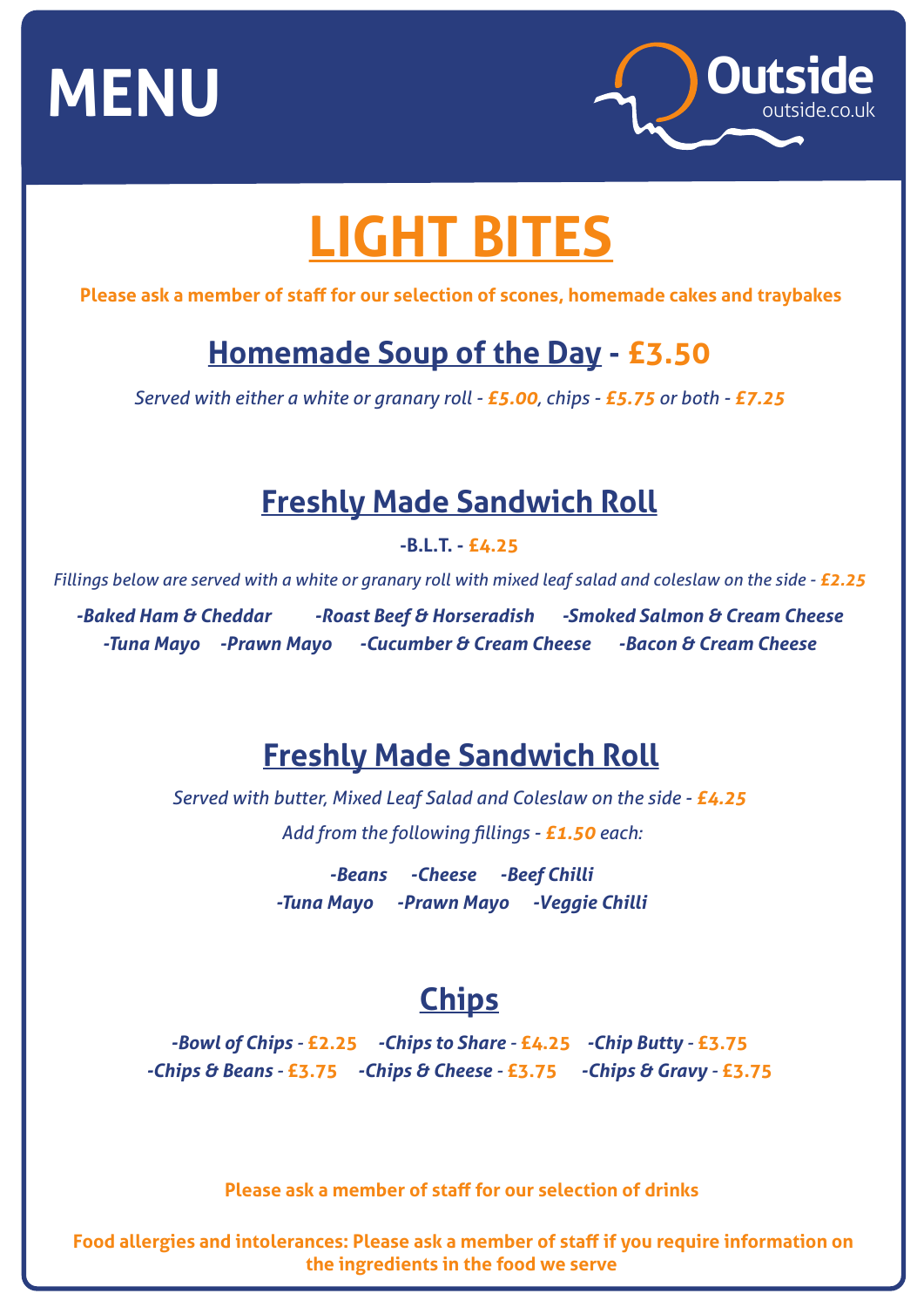

## **DRINKS**

#### **Coffee**

| <b>Filter coffee</b>   | £1.50 |
|------------------------|-------|
| Large filter coffee    | £2.00 |
| <b>Cappuccino</b>      | £2.30 |
| <b>Latte</b>           | £2.30 |
| <b>Flat white</b>      | £2.20 |
| <b>Double espresso</b> | £2.20 |
| Mocha                  | £2.50 |

#### **Tea**

| Mug of tea            | £1.25 |
|-----------------------|-------|
| Large mug of tea      | £1.80 |
| Pot of tea            | £1.50 |
| <b>Speciality tea</b> | £1.35 |

### **Chocolate**

| <b>Hot chocolate</b>       | £2.10 |
|----------------------------|-------|
| Hot chocolate with cream & | £2.40 |

### **Cold drinks**

| Soft drink bottle             | £1.95 |
|-------------------------------|-------|
| Soft drink can                | £1.25 |
| <b>Oasis</b>                  | £1.95 |
| <b>Frobishers fruit juice</b> | £1.80 |
| <b>Sparkling water</b>        | £1.35 |
| <b>Glass of squash</b>        | £0.70 |
| Lipton ice tea                | £2.00 |
| <b>Milkshake</b>              | £1.70 |
| <b>Glass of Milk</b>          | £0.70 |
| <b>Presse</b>                 | £1.80 |